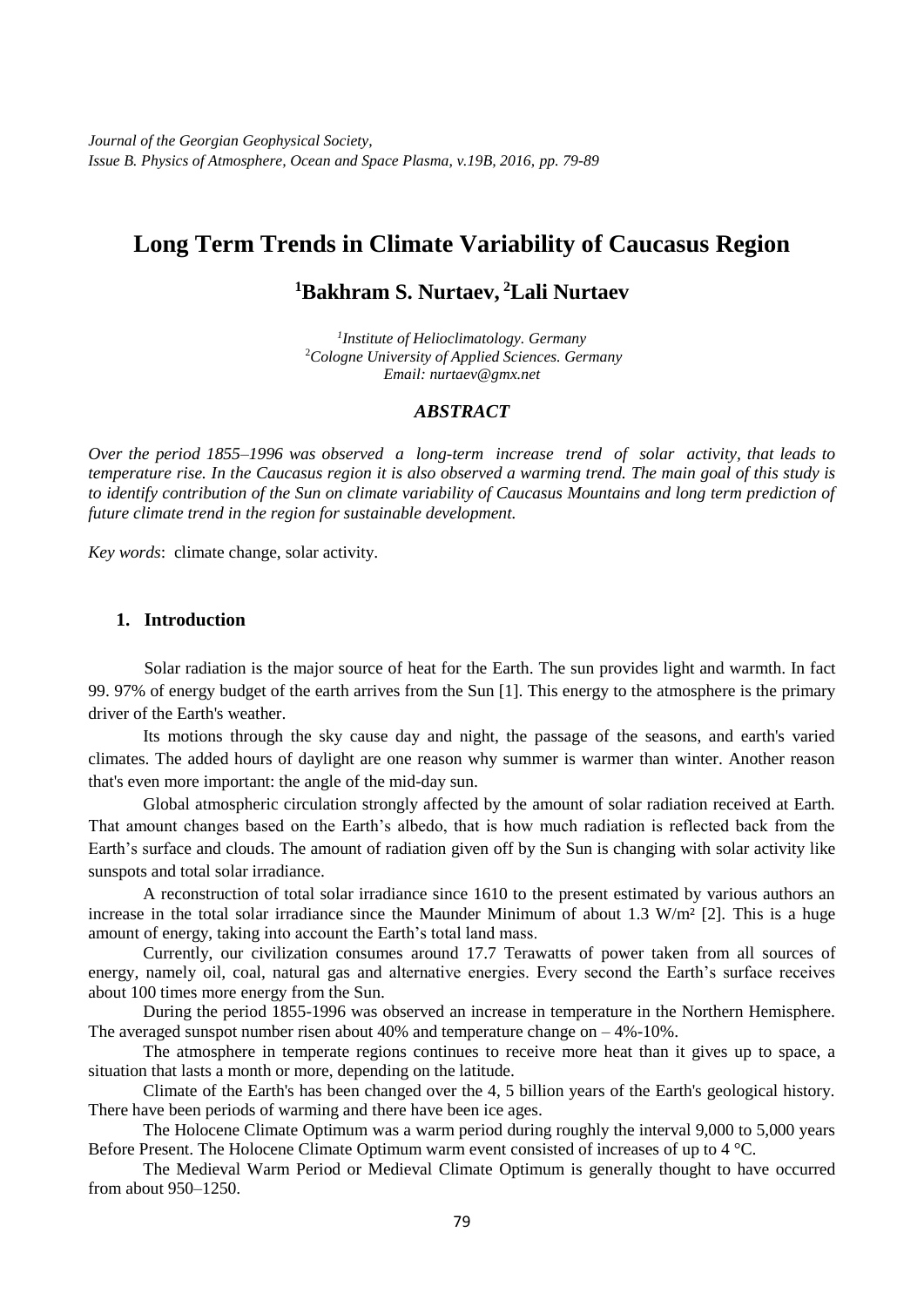The Little Ice Age was a period of cooling that occurred after the [Medieval Warm Period](https://en.wikipedia.org/wiki/Medieval_Warm_Period) (Fig. 1). Global warming has happened repeatedly over time: periodical cooling cycles alternated with warming.

The modern Warm Period has been occurred in the period 1880 to 2012, as can be seen from Fig. 2 [3].









Fig. 2. Temperature change (NASA/GISS)<http://www.giss.nasa.gov/research/news/20100121/>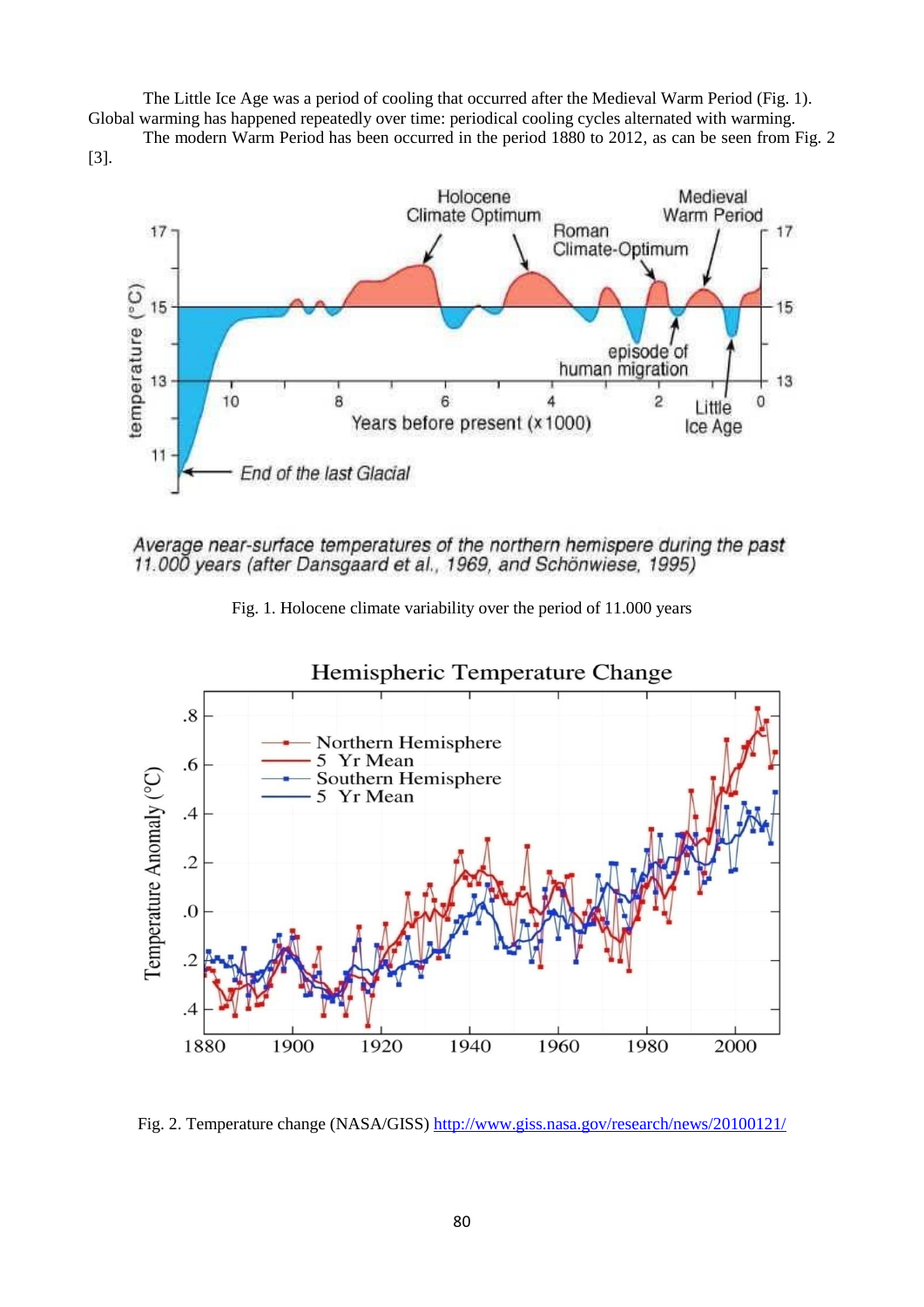#### **2. Background**

Climate variability in the Caucasus region has to be considered in the context of global climate change. Common global climate change experience shows heterogeneous effect across regions of the world. Climate change and associated impacts differs from [region to region](https://en.wikipedia.org/wiki/Regional_effects_of_global_warming) around the globe. Anticipated [effects](https://en.wikipedia.org/wiki/Effects_of_global_warming) include warming global temperature, [rising sea levels,](https://en.wikipedia.org/wiki/Current_sea_level_rise) changing [precipitation,](https://en.wikipedia.org/wiki/Precipitation_%28meteorology%29) and expansion of [deserts](https://en.wikipedia.org/wiki/Desert) in the [subtropics.](https://en.wikipedia.org/wiki/Subtropics)

Increase of solar activity in the last time has led to increase of air temperature, atmospheric carbon dioxide and global sea level (Fig. 3 - 7).



#### **Global Land and Ocean Temperature Anomalies**



Fig. 3. Long-term increase trend of solar activity and temperature anomaly over the period 1880–1996.



Fig. 4. Temperature Anomaly Data of NOAA's National Centers for Environmental Information (NCEI) and Total Solar Irradiance over the period of 1880-2008.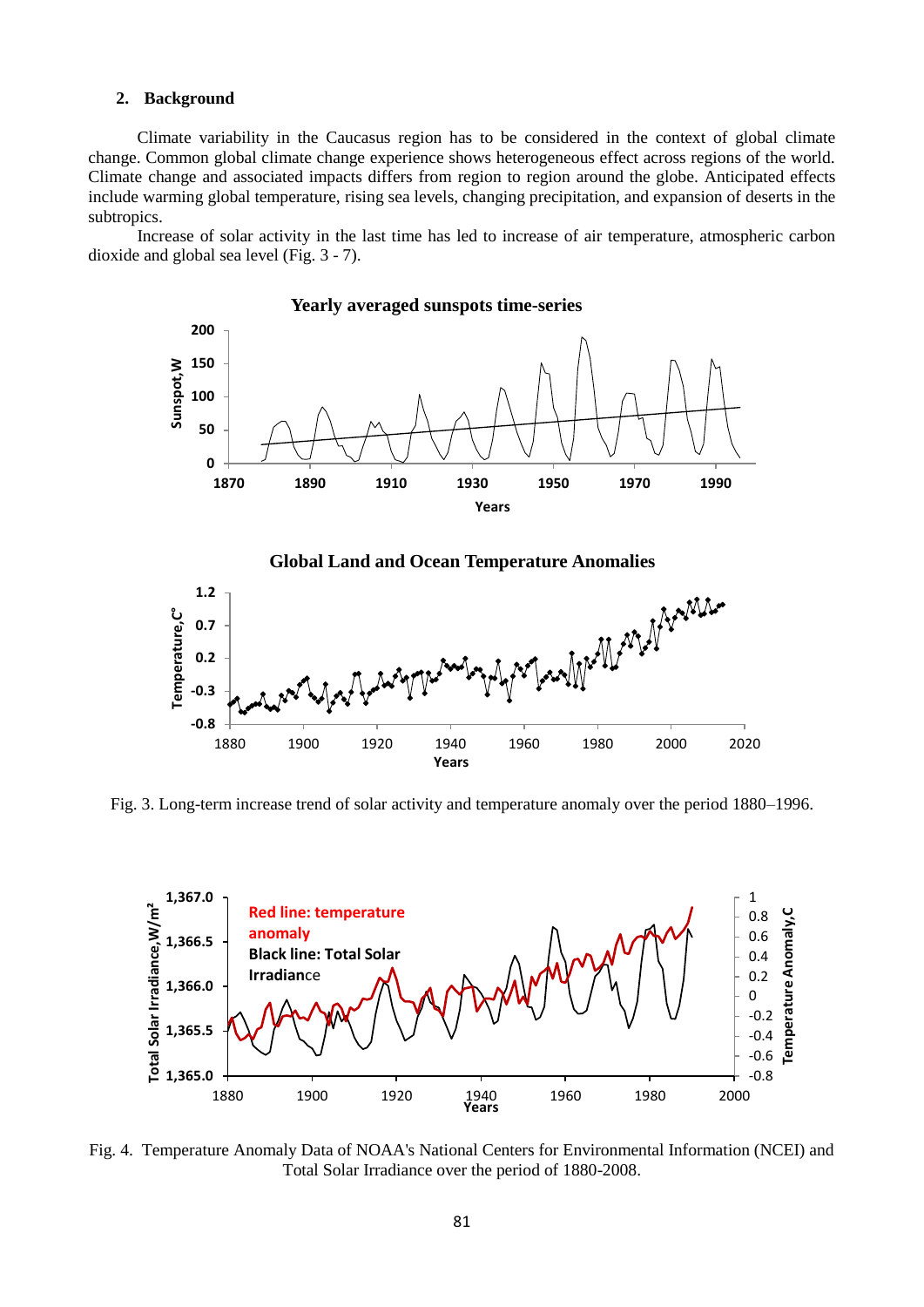

Fig. 5. The atmospheric carbon dioxide and solar activity (red line  $CO<sub>2</sub>$  concentration).



Fig. 6. Temperature Anomaly Data and solar activity.



Fig. 7. Global Sea Level (gsl) in dependence from TSI over observed period 1878-2008.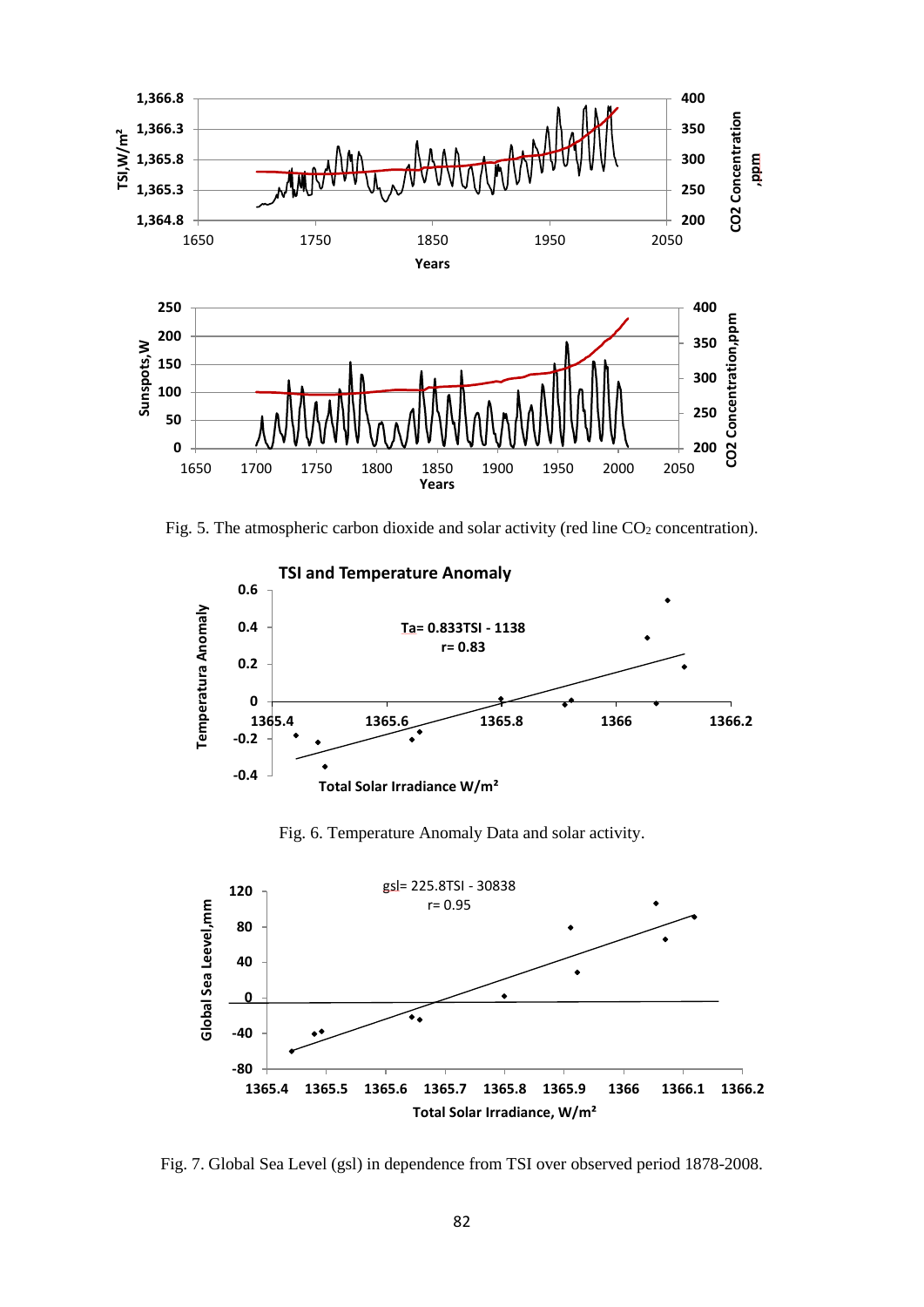#### **3. Long term trends in climate variability of Caucasus region**

The Caucasus is a region located between the Black and Caspian Seas. The Greater Caucasus range moderates local climate by serving as a barrier against cold air from the north. Lesser Caucasus Mountains partially protect the region from the influence of dry and hot air masses from the south as well [4].

Regional climates in the Caucasus region are largely influenced by distance from the Black and Caspian Seas and the orography of the Greater and Lesser Caucasus. The prevailing west winds from the Black Sea loose most of their moisture when crossing the Surami ridge that connects the Greater with the Lesser Caucasus as a result of orographic lift. Dry winds descend into the Kura valley which therefore has a more arid character with warm to hot and dry summers and cold winters. Climate change is ambiguous here warming in eastern Georgia and cooling in the west [5,6].

Mountains receive less solar radiation than adjacent foothills and plains located a short distance away. Winds blowing against mountains force some of the air to rise, and clouds form from the moisture in the air as it cools.

Smoothed Total Solar Irradiance (TSI) values were compared with smoothed weather parameters over the same period. Our calculations show that temperature change in the region closely depends on Total Solar Irradiance (TSI). For example temperature in Tbilisi over the period 1878-1996 can be written as:

$$
T = 0.73TSI - 980.2 \t r = 0.83 \t (1)
$$



Fig. 8. Air temperature time series (a) in Tbilisi over the period 1881-1996 and relationship of temperature from solar irradiance (b).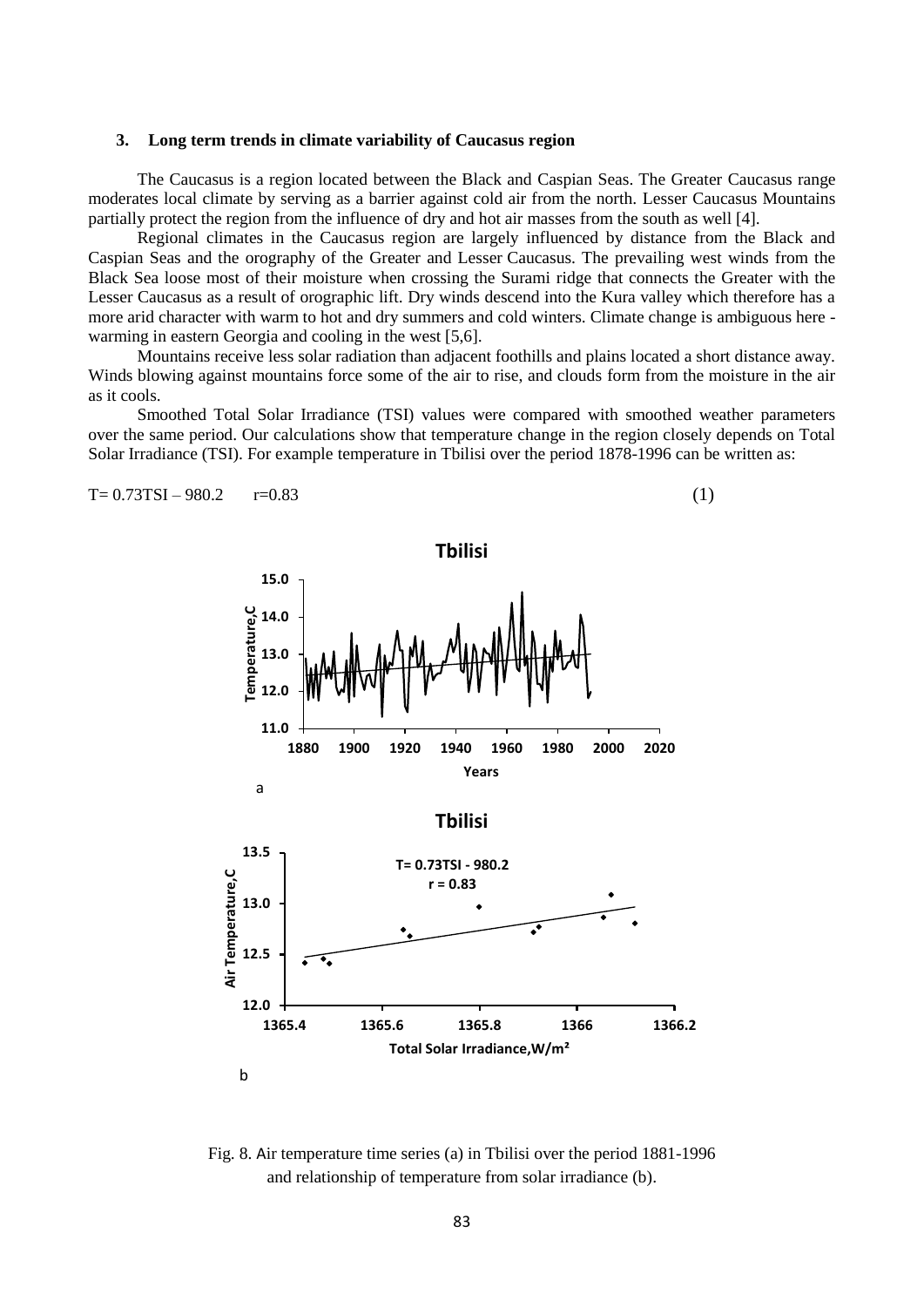

Fig. 9. Air temperature time series (a) in Yerevan over the period 1890-2008 and relationship of temperature from solar irradiance (b).



Fig. 10. Air temperature time series (a) in Gyumri over the period 1902-2001 and relationship of temperature from solar irradiance (b).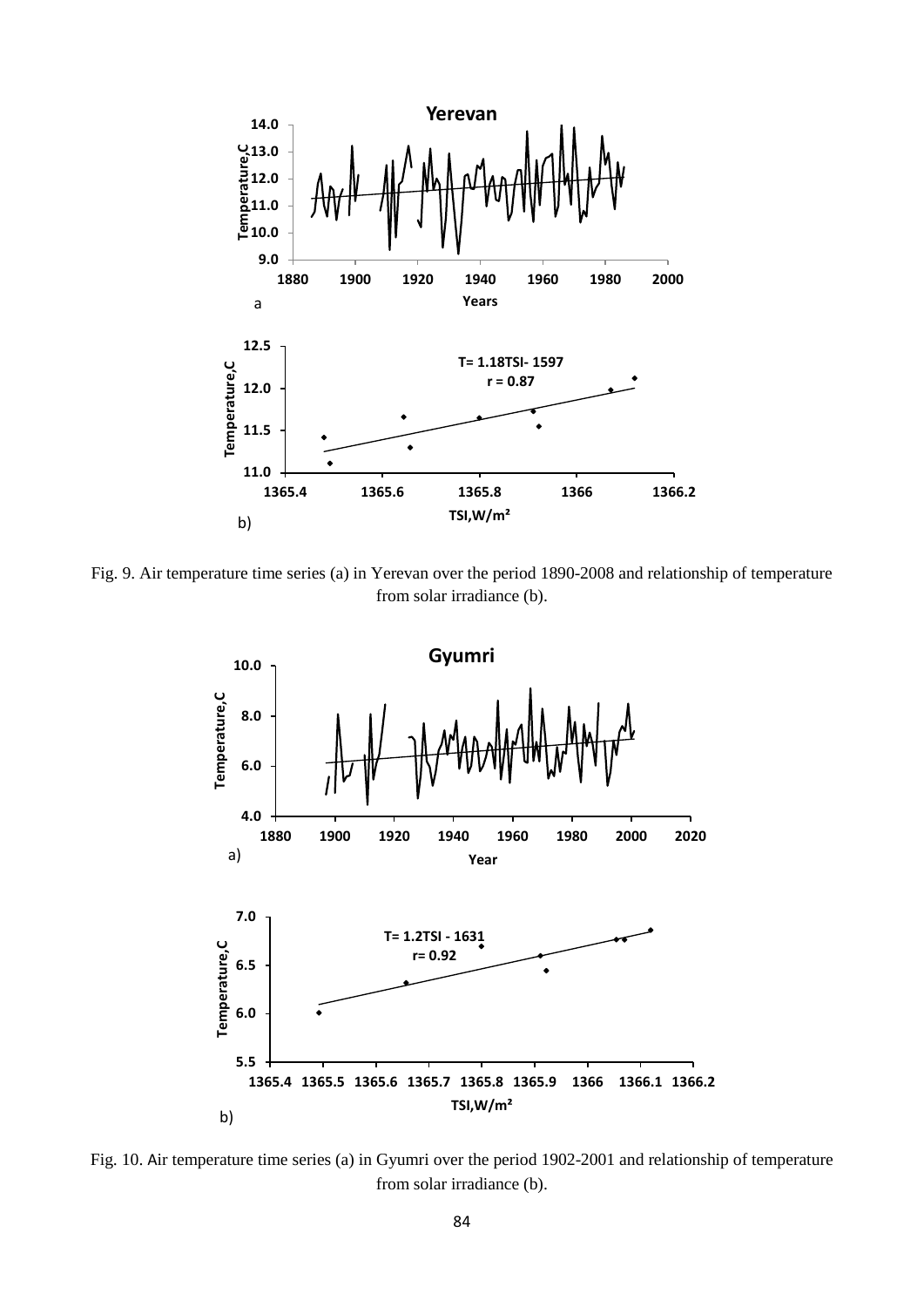

Fig. 11. Air temperature time series (a) in Gyandzha (Kirovobad) over the period 1882-1996 and relationship of temperature from solar irradiance (b).



Fig. 12. Air temperature time series (a) in Makhachkala over the period 1890-1986 and relationship of temperature from solar irradiance (b).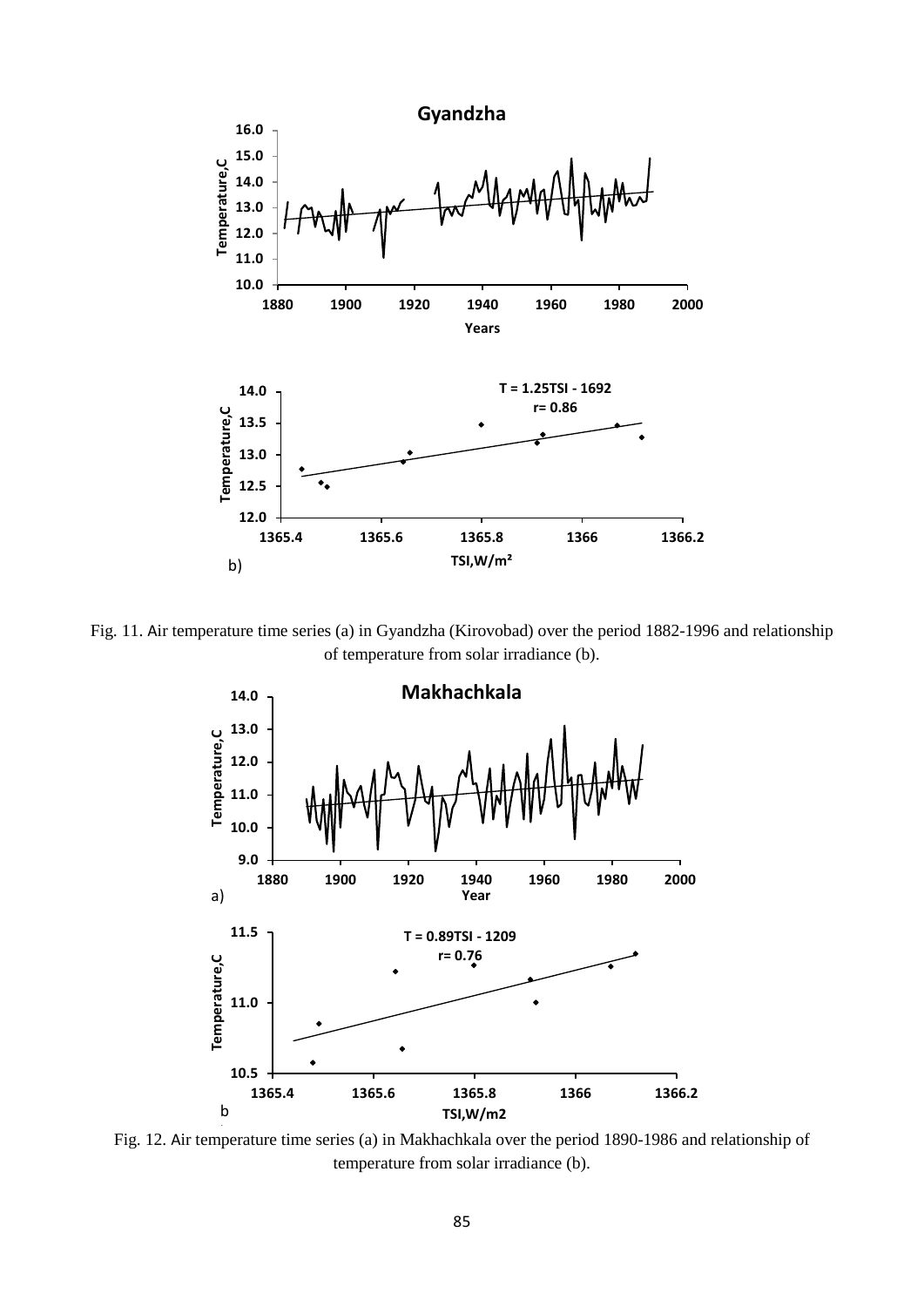

Fig. 13. Air temperature time series (a) in Piatigorsk over the period 1902-1996 and relationship of temperature from solar irradiance (b).

Temperatures are increasing over entire region and the annual mean amount of precipitation is tending to decrease.



Figure 14. Precipitation time series (a) and decrease trend in Tbilisi over the period 1913-1992 in dependence from solar irradiance (b).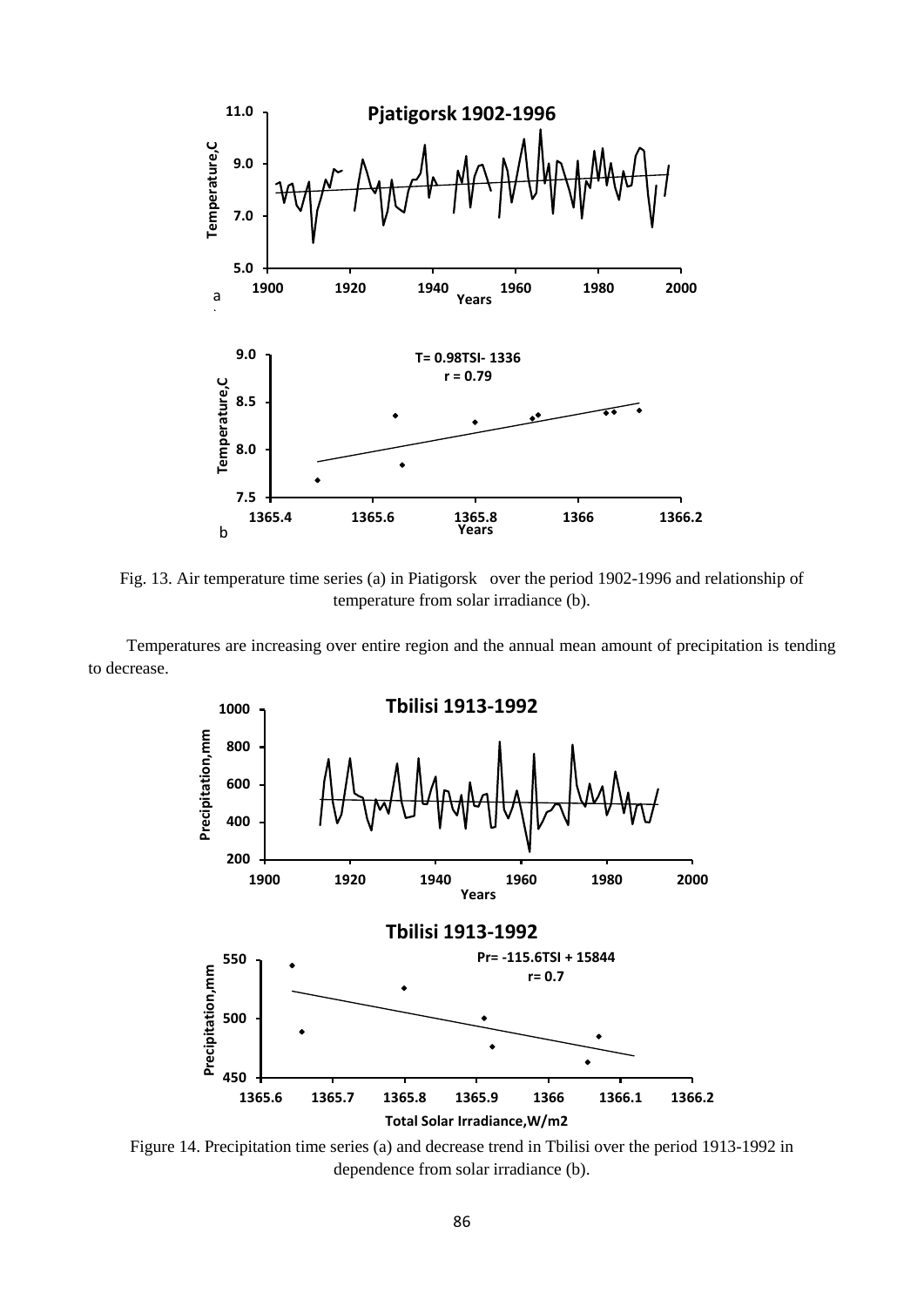The same trend shows time series of Yerevan and Makhachkala station precipitation (Fig. 15).



Fig. 15. Precipitation time series (a) and decrease trend in Yerevan (b) over the period 1924-1991 and Makhachkala (c) over the period 1913-2008 in dependence from solar irradiance.

This precipitation trend is typical for rain shadow located on the side of a mountain range that is protected from the prevailing winds [7]. The mountains block the passage of rain-producing weather systems and cast a "shadow" of dryness behind them. Wind and moist air is drawn by the prevailing winds towards the top of the mountains, where it condenses and precipitates before it crosses the top.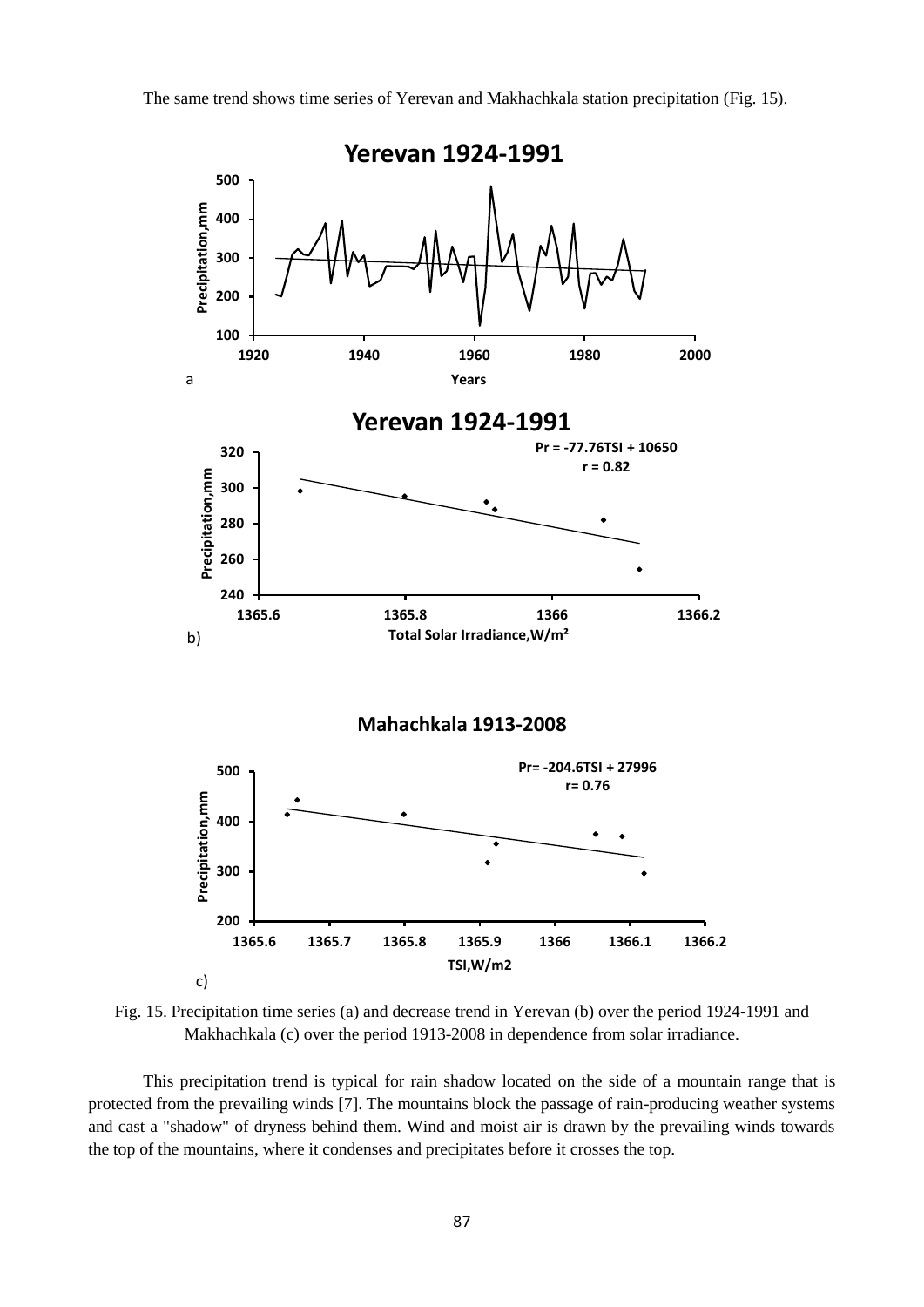Table 1

| Weather station | Altitude        | Observed period | Air $\mathrm{^{\circ}C}$ increase |
|-----------------|-----------------|-----------------|-----------------------------------|
| Gumri           | 1523 m          | 1902-1996       | 0.70                              |
| Yerevan         | $907 \text{ m}$ | 1890-1996       | 0.70                              |
| Tbilisi         | 490 m           | 1878-1996       | 0.45                              |
| Kirovobad       | $408 \text{ m}$ | 1878-1996       | 0.50                              |
| Makhachkala     | 32 m            | 1890-1986       | 0.78                              |
| Pjatigorsk      | 538m            | 1902-1996       | 0.70                              |

Comparison of Caucasus weather stations altitudes show different temperature change.

Temperature change in Tbilisi points out good correlation with temperature variability in Geneva (Switzerland) altitude 420 m, although temperature increase over the same period 1878-1996 more high - 1.7 °C (Fig. 17).This can be explained more intensive prevailing west winds from the Atlantic Ocean, that more weak in the Caucasus region.



Fig. 16. Dependence of air temperature in Geneva from Total Solar Activity (a) and air temperature in Tbilisi (Ttb) from temperature in Geneva (Genf) over the period 1878-1996.

Moderate temperature increase trend in the Caucasus region can be connected with mountainous topography. The southern slopes of the Caucasus Mountain Range receive more solar irradiance.

Amount of Total Solar Irradiance on the different slopes varies in mountain disposition south/north ratio -1.62, south/east- ratio 1.54, south /west ratio -1.56 [8]. In the Northern hemisphere, south-facing slopes receive more direct sunlight and have a warmer climate than those facing north.

#### **Conclusion**

More sunspots deliver more energy to the atmosphere, by way of increased brightness of the Sun and solar wind what tend to warm the Earth. Solar activity affects the Earth in many ways, some which we are still coming to understand.

In accordance with National Geophysical Data Center (NGDC) forecasting the solar cycles 24 and 25 will be very weak: averaged sunspot numbers W-35 for the solar cycle 24 and for the solar cycle 25 less than W-35 , NGDC (2009). Total Solar Irradiance will equal -1365,48. (23 cycle -1366,09).

This actually will lead to a decrease of the temperature on 0.5-0. 7 C in both averaged solar cycles, in Geneva will decrease to 1.5 C. Temperature of air will be lower in the Northern Hemisphere. Precipitation rate in Caucasus will be more in average on 100-150 mm in dependence from location.

The World Ocean level also will be lower, due to more snow and glacier accumulation on continents.